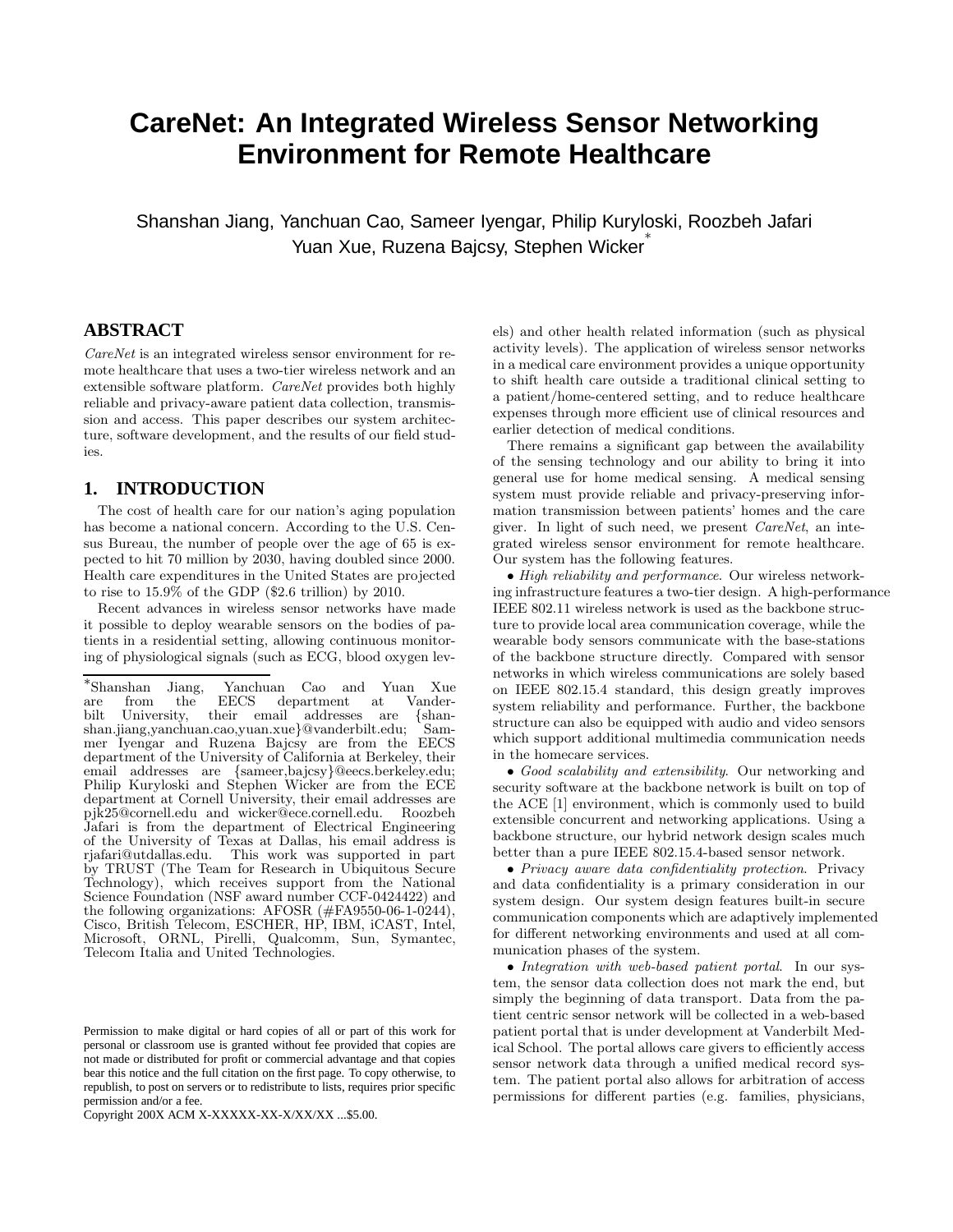nurses, and insurance companies).

In this paper, we present the design and system prototype of one remote healthcare service – physical activity monitoring, which is built on top of this environment. The physical activity monitoring service is able to provide continuous physical movement monitoring through sensors that are equipped with accelerometers and gyroscopes, as well as fall detection and associated alarms. The system is also equipped with a video sensor network which provides ondemand video information to verify the physical activity monitoring results.

Collaborating with Vanderbilt Homecare Services, we have deployed our system at four patients' homes, and tested our system over a 24-hour period. This paper reports the performance of our system prototype and presents preliminary experimental results.

The remainder of this paper is organized as follows. Section 2 describes our network architecture and hardware platform. Section 3 presents the software design and prototype. We report our experiment study and results in Section 4 and conclude the paper in Section 5.

## **2. SYSTEM ARCHITECTURE**

CareNet is built upon a heterogeneous networking infrastructure which involves the patient data collection, transmission, and access phases, as shown in Figure 1. This paper focuses its discussion on the networking and system design of the data collection phase.



Figure 1: System Architecture

As illustrated in the figure, a two-tier wireless network is used to provide data sensing, collection, transmission and processing functions. At the lower tier, a body sensor network consisting of lightweight wearable sensors provides data sensing and transmission functions. These sensors can communicate with the base-station sensors (which are attached to the backbone wireless network) directly using IEEE 802.15.4 wireless standard. We use Telos motes as the hardware devices. For movement sensing and fall detection, these motes are equipped with accelerometers and gyroscopes. At this tier, sensor devices are lightweight, wearable and mobile, which also means they have low computation, communication power and small amount of memory. So in our design, only necessary computational and communication tasks are implemented at these devices.

At the upper tier of the network is a multi-hop IEEE 802.11-based wireless network which provides a high-performance backbone structure for packet routing. We use Stargate sin-

gle board computers as the hardware devices. The backbone routers are connected to the base-station motes which communicate with the mobile wearable sensors directly. The Stargate board can also be connected with a web camera and serve as a video sensor. Equipped with IEEE 802.11 wireless adaptors, the backbone routers communicate with each other and relay the movement sensing data as well as video streams to the home healthcare gateway. Using IEEE 802.11 wireless communication standard, this stationary backbone structure provides a high-performance and high-reliability packet routing service. Since IEEE 802.11 has a larger communication range than IEEE 802.15.4, our design also scales much better in terms of local area communication coverage. Finally, the home healthcare gateway serves as an interface between the patient's home and the caregiver's medical system, which processes all the sensing data and transmits them to the remote medical care system.

#### **3. SOFTWARE DESIGN**

CareNet is also built upon a multi-layered software infrastructure based on the features and functions at each of the network tiers. The overall software architecture is shown in Figure 2.



Figure 2: Software Architecture

We use the TinyOS [2] operating system and the NesC [3] programming language to implement the movement data sensing at the wearable sensors and the data transmission between the mobile wearable sensors and the base-stations. The major functions of the wearable sensors are to sample, synchronize (with the base-stations), and transmit the movement data. Beacon messages are used for hand-offs between the base-stations and the mobile sensors when the mobile sensors are moving into or out of the communication range of the base-station sensors. A customer-designed and -implemented protocol based on TinySec [4] is used for mobile sensor authentication and secure communication between mobile sensors and the base-stations.

We use Embedded Linux operating system and the ACE [1] programming environment to implement the network communication among the backbone network routers and between the backbone routers and the home healthcare gateway. ACE is open-source software based on  $C_{++}$ , which encapsulates OS concurrency and network programming APIs. We take advantage of ACE's strong communication and concurrency capabilities in our implementation. There are two major functions implemented at this layer: as backbone routing structure, software components are built to route and forward the video and sensor data to the home healthcare gateway; as video sensors, video data sampling and compression functions are also implemented. There are two major design considerations in the backbone network rout